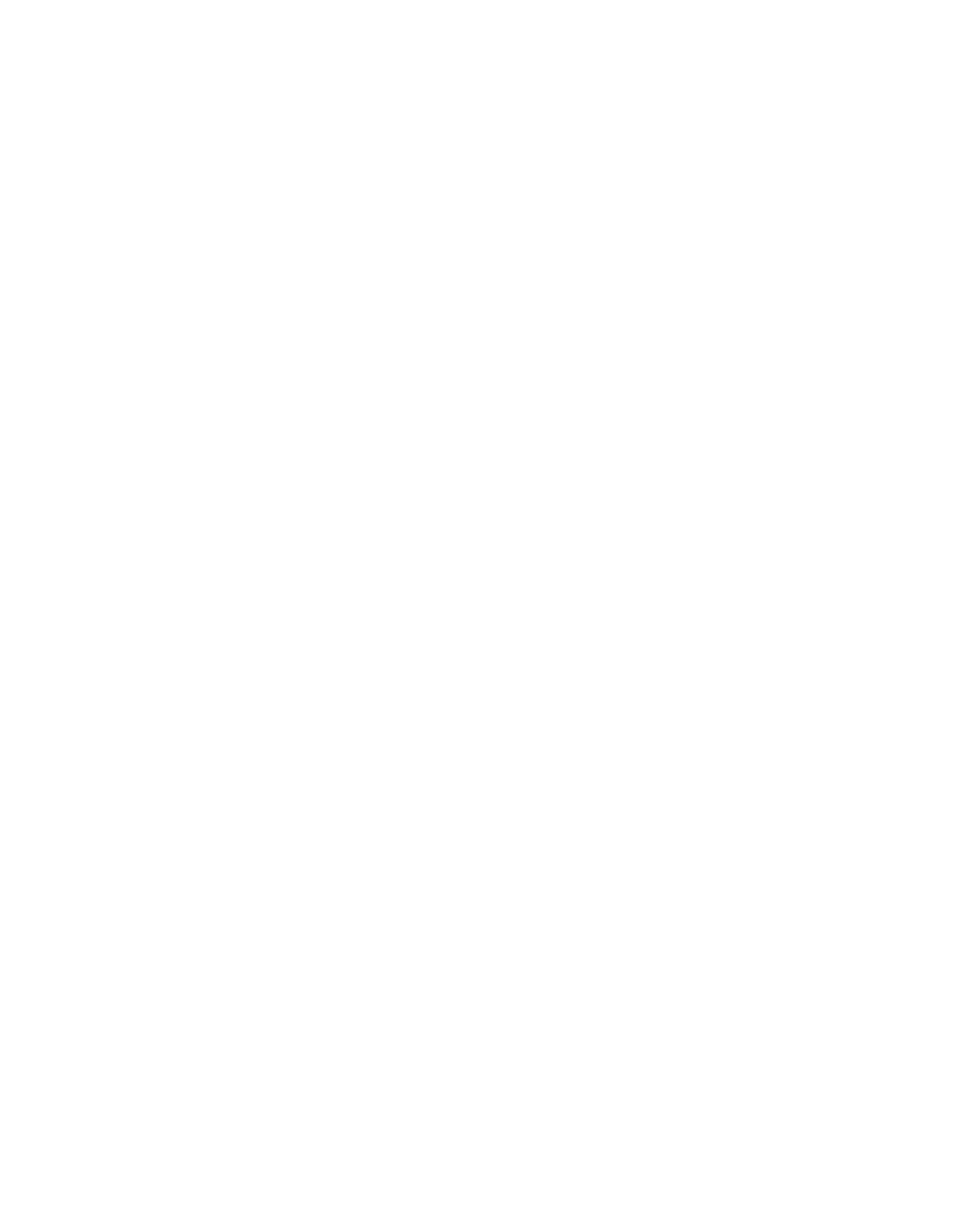### **Understanding Automobile Insurance in Ontario**

In Ontario, automobile insurance is regulated by the Financial Services Commission of Ontario (FSCO), a regulatory agency of the Ministry of Finance.

FSCO's website provides consumers with up to date information on:

- News related to auto insurance (i.e. changes, warnings)
- Understanding auto insurance (i.e. what do the coverages mean)
- **What to do after an auto accident and the claims process** (i.e. what to expect if you've been injured, applying for accident benefits, exclusions, etc.)

For more information go to:

FSCO's website: www.fsco.gov.on.ca FSCO's webpage re: auto insurance: www.fsco.gov.on.ca/en/auto/Pages/default.aspx

#### **Am I entitled to benefits after a car accident?**

Anyone injured in a motor vehicle accident is entitled to "*Accident Benefits*". Accident benefits are available whether you were:

- driving
- a passenger, or
- a pedestrian hit by a motor vehicle.

In most cases, even if the accident was your fault, you are still entitled to receive accident benefits. You do not have to have your own motor vehicle insurance to receive accident benefits.

#### **Exclusions:**

Insurance companies are allowed to deny payment to certain individuals (i.e. driver without a valid driver's license). See the FSCO website for the full list of exclusions.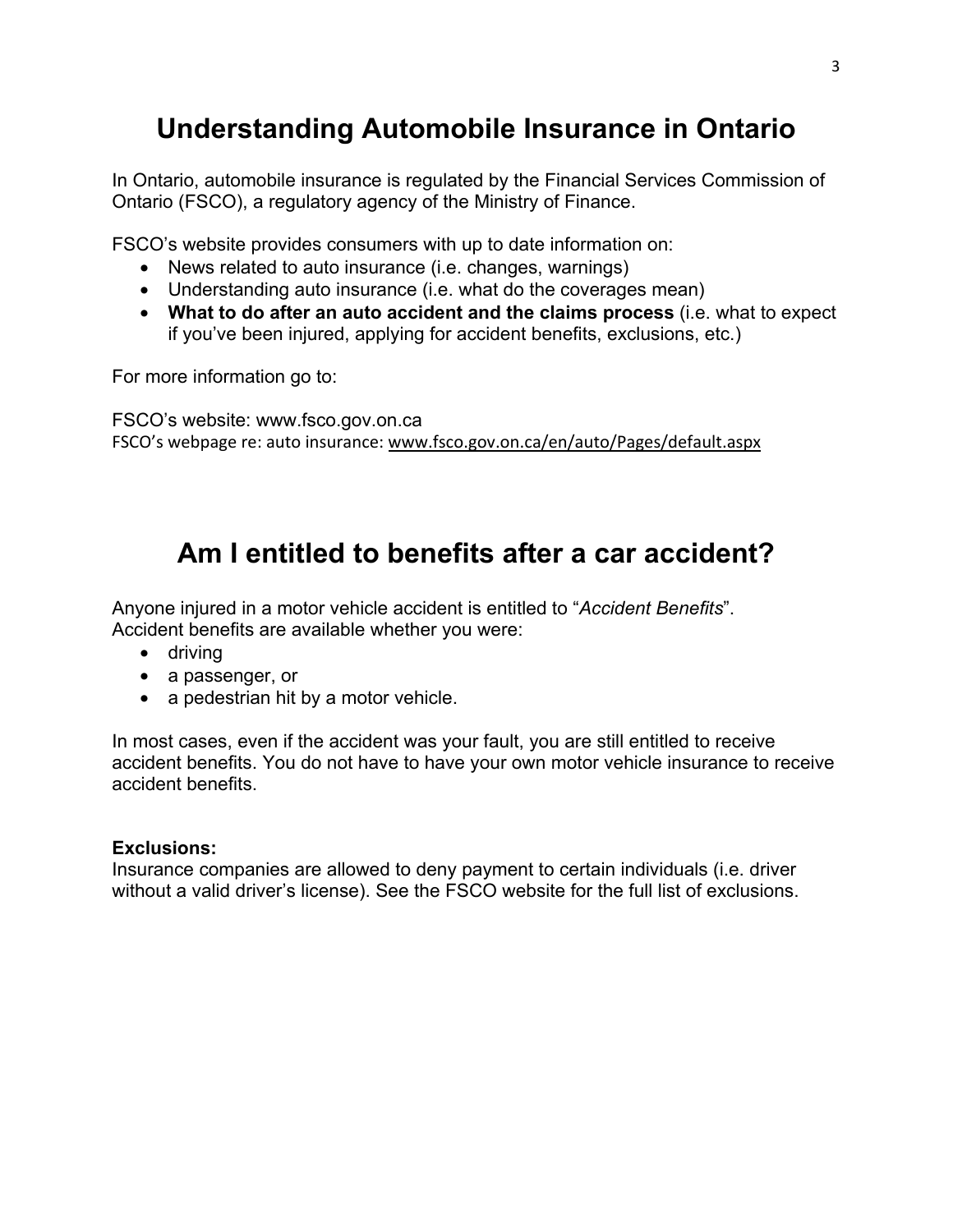#### **Why are accident benefits important?**

Some of the following benefits may be available to you depending upon your motor vehicle insurance coverage and your eligibility:

- **Income Replacement Benefits** To partially cover the costs for some of the income you have lost as a result of your inability to return to work due to your injuries.
- **Attendant Care Benefits** To pay for "hands on" care to you during your recovery once home.
- **Caregiver Benefits**  To pay costs to you for being unable to care for your children or other dependents. The amount of coverage is a limited or capped benefit.
- **Medical Benefits** To pay for your medical expenses incurred when you are injured.
- **Rehabilitation Benefits** To pay for your rehabilitation expenses incurred when you are injured.

There are additional benefits that may be available including: visitation expenses (e.g. travel to visit injured loved one), housekeeping/home maintenance expenses, lost education expenses, non-earner benefits, dependent care benefits, and damage to clothing expenses.

Note: The availability of the above benefits will vary based on the severity of your injury and whether optional insurance benefits are available to you.

#### **When and How do I obtain accident benefits?**

**Within 7 days of the motor vehicle collision**, you **must** call the appropriate motor vehicle insurer and tell them you want to report your collision and apply for *Accident Benefits*. The sooner you call the better, as you may require therapy, equipment, assistive devices, transportation home or other medical services upon discharge from the hospital. Otherwise, you may have to pay for the equipment on your own and be reimbursed by insurance at a later date. If you do not call the insurer *within 7 days,* you *may* not get your benefits right away.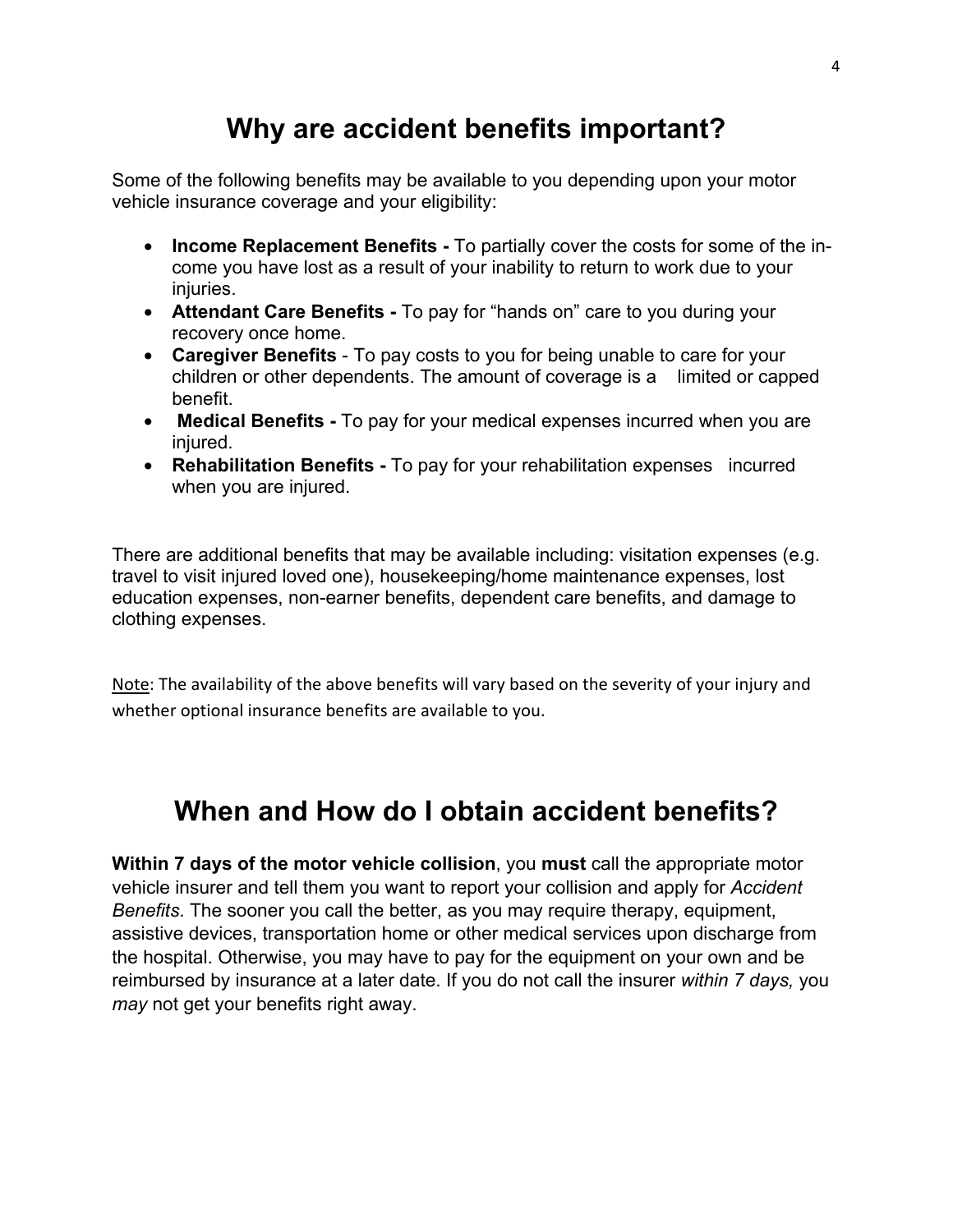### **Which insurer should I call for accident benefits?**

To obtain Accident Benefits either you or your family member should call *the first insurer that applies to you* from the list below, starting from the top:

- The insurer of your motor vehicle
- The insurer of the motor vehicle under which you are insured
- The insurer of the motor vehicle in which you were a passenger
- The insurer of the motor vehicle that struck you if you were a pedestrian or cyclist
- The insurer of any other motor vehicle involved in the accident
- The Motor Vehicle Accident Claims Fund

When you call the insurer, tell them that you want to start an Accident Benefits claim. The insurer will ask you some basic information, including:

- Name and age of the injured person
- Nature of the injuries
- Insurance policy number and motor vehicle information
- Basic details about the incident

Details that you provide to your insurer around the incident could have an impact on your right to specific claims. You have the option of consulting a personal injury lawyer before getting into specific details with the insurance representative. Most personal injury lawyers would recommend this type of consultation.

### **What happens after I speak to the insurer?**

The insurance company will assign an *Accident Benefits Adjuster* to your file whose focus will be on your injuries and health care needs. A separate adjuster will be assigned to deal with motor vehicle damages, if appropriate. Your insurer will send you *an application for Accident Benefits OCF 1.* The adjuster will be your main contact at the insurance company and will provide you with a claim number for your file. If you decide to get a personal injury lawyer, his or her office will deal directly with the adjuster and can help you complete the applications.

Within 30 days of getting an application for Accident Benefits, you **must** send the completed application to the accident benefit insurer. If the form is not filled out and sent in, you will not get any compensation. You may not get certain benefits like attendant care benefits before the date you submit the application.

While in hospital, a *Disability Certificate OCF 3* should be started outlining all your injuries. This first few sections need to be completed by yourself or your substitute, if you are not able, and then given to your health care practitioner at the hospital to be completed and sent in to either your insurer or your personal injury lawyer (if you have chosen one). Please speak to the hospital social worker about the OCF 3 and ensure you return the form prior to discharge.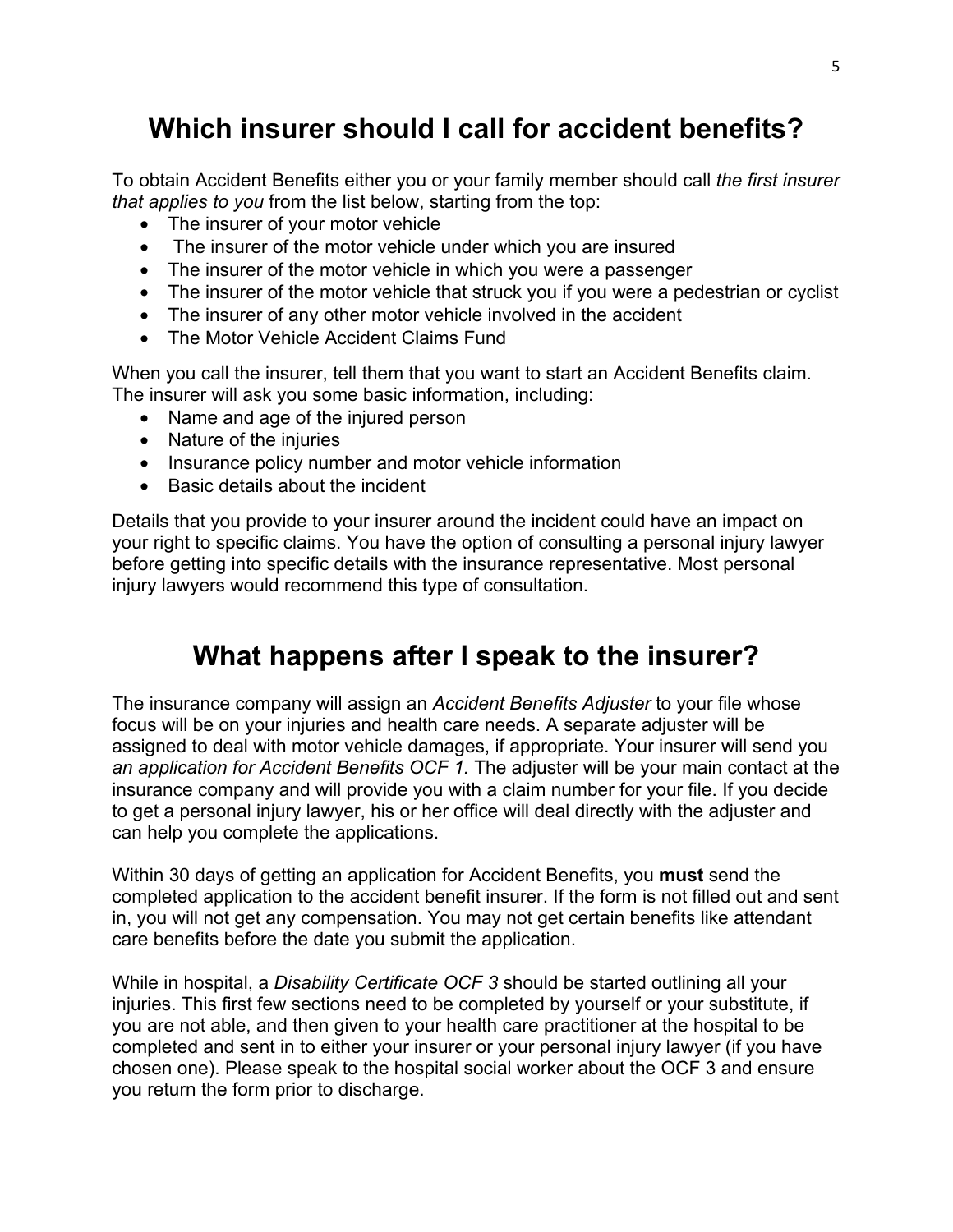#### **What receipts should I keep?**

**Keep all of your receipts related to your accident-related expenses**. This will help to prove to the insurance company what accident-related expenses you or your family has paid for.

#### **Sample Tracking Sheet for Out-of-Pocket Expenses**

| Date | Name of<br>Person | Hours<br>spent at<br>hospital | <b>Meals</b><br>$($ \$) | Mileage<br>(km) | <b>Accommodations</b> | Other<br>(e.g. personal supplies,<br>medical expenses) |
|------|-------------------|-------------------------------|-------------------------|-----------------|-----------------------|--------------------------------------------------------|
|      |                   |                               |                         |                 |                       |                                                        |
|      |                   |                               |                         |                 |                       |                                                        |
|      |                   |                               |                         |                 |                       |                                                        |
|      |                   |                               |                         |                 |                       |                                                        |
|      |                   |                               |                         |                 |                       |                                                        |
|      |                   |                               |                         |                 |                       |                                                        |
|      |                   |                               |                         |                 |                       |                                                        |
|      |                   |                               |                         |                 |                       |                                                        |
|      |                   |                               |                         |                 |                       |                                                        |
|      |                   |                               |                         |                 |                       |                                                        |
|      |                   |                               |                         |                 |                       |                                                        |
|      |                   |                               |                         |                 |                       |                                                        |
|      |                   |                               |                         |                 |                       |                                                        |
|      |                   |                               |                         |                 |                       |                                                        |
|      |                   |                               |                         |                 |                       |                                                        |
|      |                   |                               |                         |                 |                       |                                                        |
|      |                   |                               |                         |                 |                       |                                                        |
|      |                   |                               |                         |                 |                       |                                                        |
|      |                   |                               |                         |                 |                       |                                                        |
|      |                   |                               |                         |                 |                       |                                                        |
|      |                   |                               |                         |                 |                       |                                                        |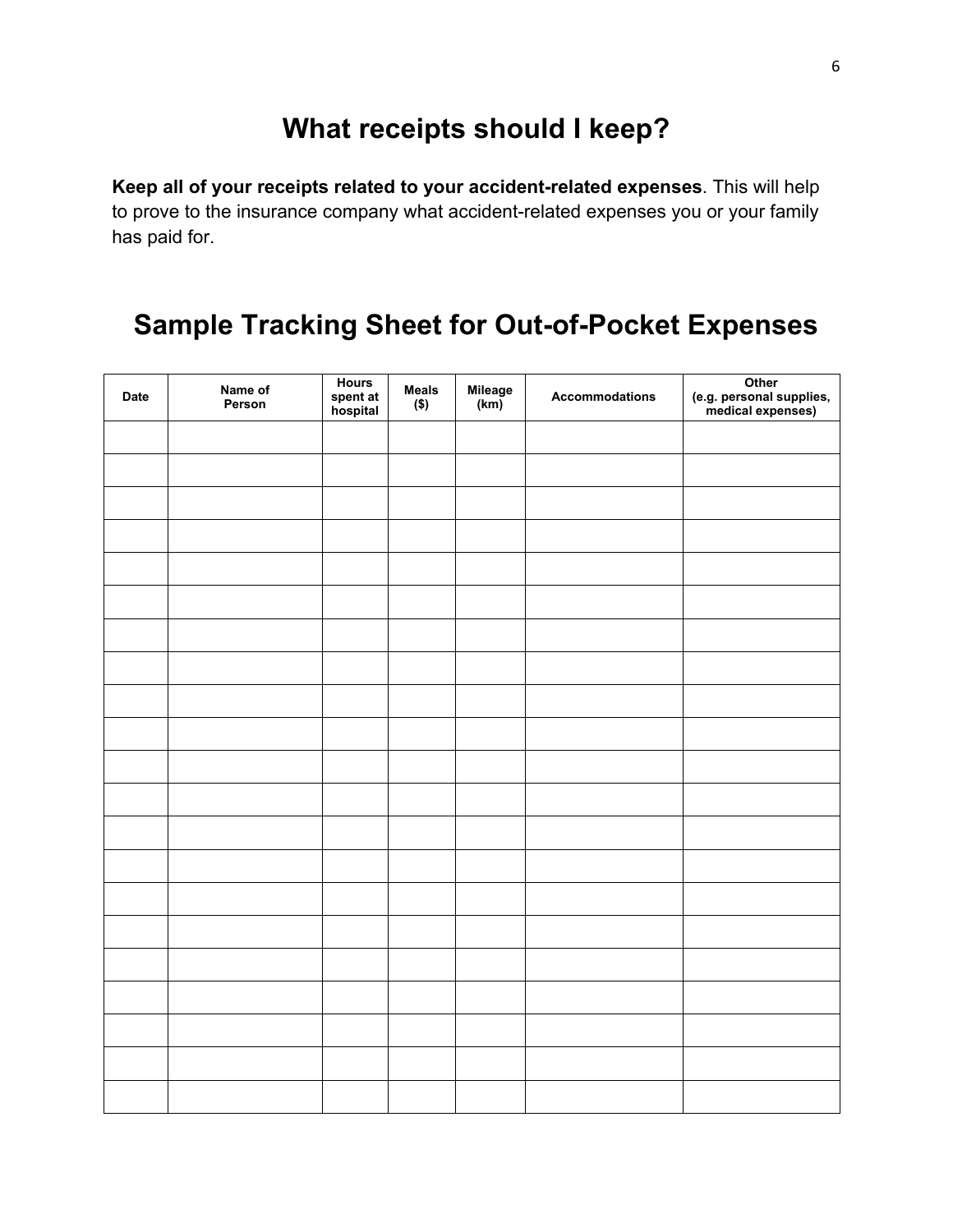#### **What are my rights to obtain compensation from at-fault persons?**

A personal injury lawyer can provide you information about your rights and those of your family to obtain compensation from anyone potentially responsible for the incident. These claims are over and above any accident benefits you may be entitled to receive. There are deadlines from the date of motor vehicle collision to when you can start a lawsuit.

#### **Choosing a personal injury lawyer**

Accessing the benefits that you are entitled to and protecting your rights against an atfault party can be very complicated. You and your family may want to ask a personal injury lawyer for assistance. Most lawyers who specialize in personal injury claims will meet with you, free of charge and without obligation, for the initial consultation.

Finding the right lawyer to represent both your current and future needs is an important decision, especially if your injuries are permanent or you need long term rehabilitation. Seeking compensation and applying for Accident Benefits is a complicated process with specific time lines. The decisions that you are being asked to make are happening at a very difficult time of your life. It is important that you are fully aware of all of your rights.

London Health Sciences Centre Trauma Program does not endorse any law firms. Below are some suggestions on how you can find the right personal injury lawyer for your situation.

**Law Society of Upper Canada Lawyer Referral Service:** This service will provide you the name of a lawyer or paralegal within or near your community, who will provide a free consultation of up to 30 minutes to help you determine your rights and options. Ph: 1-800-268-8326 **www.lawsocietyreferralservice.ca**

**Ontario Brain Injury Association of London Directory of Services** includes lists of legal and financial service providers with brain injury experience. **www.braininjurylondon.on.ca**

**Personal Referral** – Ask your friends/family of any personal Injury lawyer they may recommend.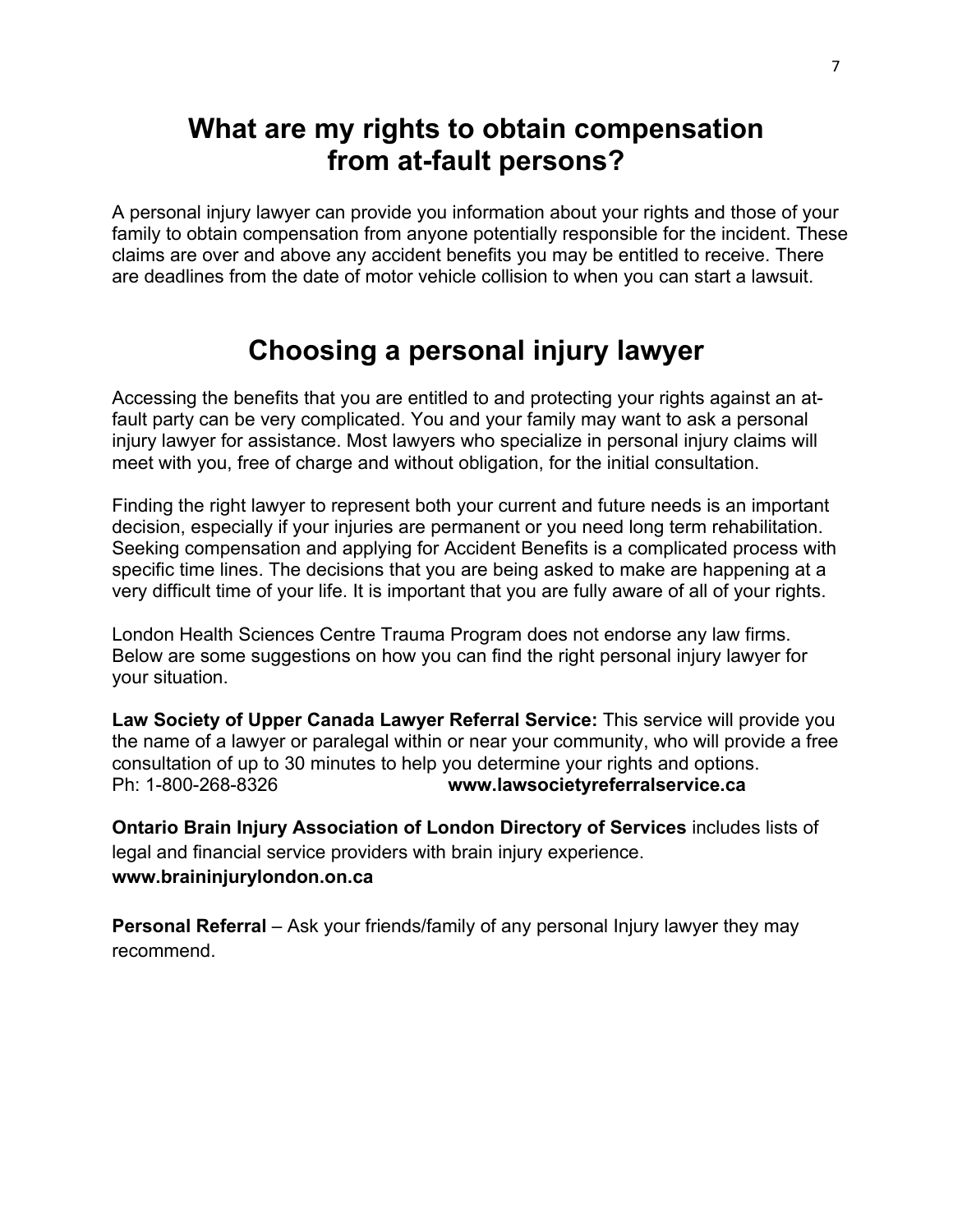#### **How to decide whether a personal injury lawyer is right for you and your family?**

- Does the law firm specialize in personal injury law?
- Is the law firm familiar with local resources in your community?
- Will the law firm provide a free initial consultation?
- Does the lawyer return calls within a short period of time?
- Did the lawyer fully inform you about legal fees?
- Did you confirm that the lawyer operates on a "contingency basis"? (i.e. no fees collected by the lawyer until a settlement made.)
- Did the lawyer ask for a "retainer" up front?
- Will the lawyer come to you at the hospital or in your home?
- Did the lawyer explain your rights, the legal process and the role of the lawyer in simple, clear language?
- Has the lawyer informed you about the strict time limitations and deadlines that must be met in order to avoid delays or disqualification from obtaining compensation and accident benefits?
- Is the lawyer helping you to fill out forms and applications?
- Do you understand the lawyer and do you feel listened to and supported after meeting with the lawyer?

### **Seeking the assistance of a Rehabilitation Company**

There are various rehabilitation companies within the area that utilize interdisciplinary teams to facilitate with your discharge home. These services are paid through your insurance provider. Your rehabilitation company will assist with your discharge home, transportation, coordination of appointments, equipment in the home, and facilitate the various rehabilitation therapists needed after your discharge. Your insurance company or personal injury lawyer may be able to suggest a company to you. As well, London Health Sciences Centre Trauma Program does not endorse any certain company, but can provide you with a list of local rehabilitation companies available. Please speak with the hospital social worker. Determining the need of a rehabilitation company early on during your hospitalization is important as proper discharge planning can take a few days, and the rehabilitation company may require a few days to set up your equipment, services, respite stay and/or transportation.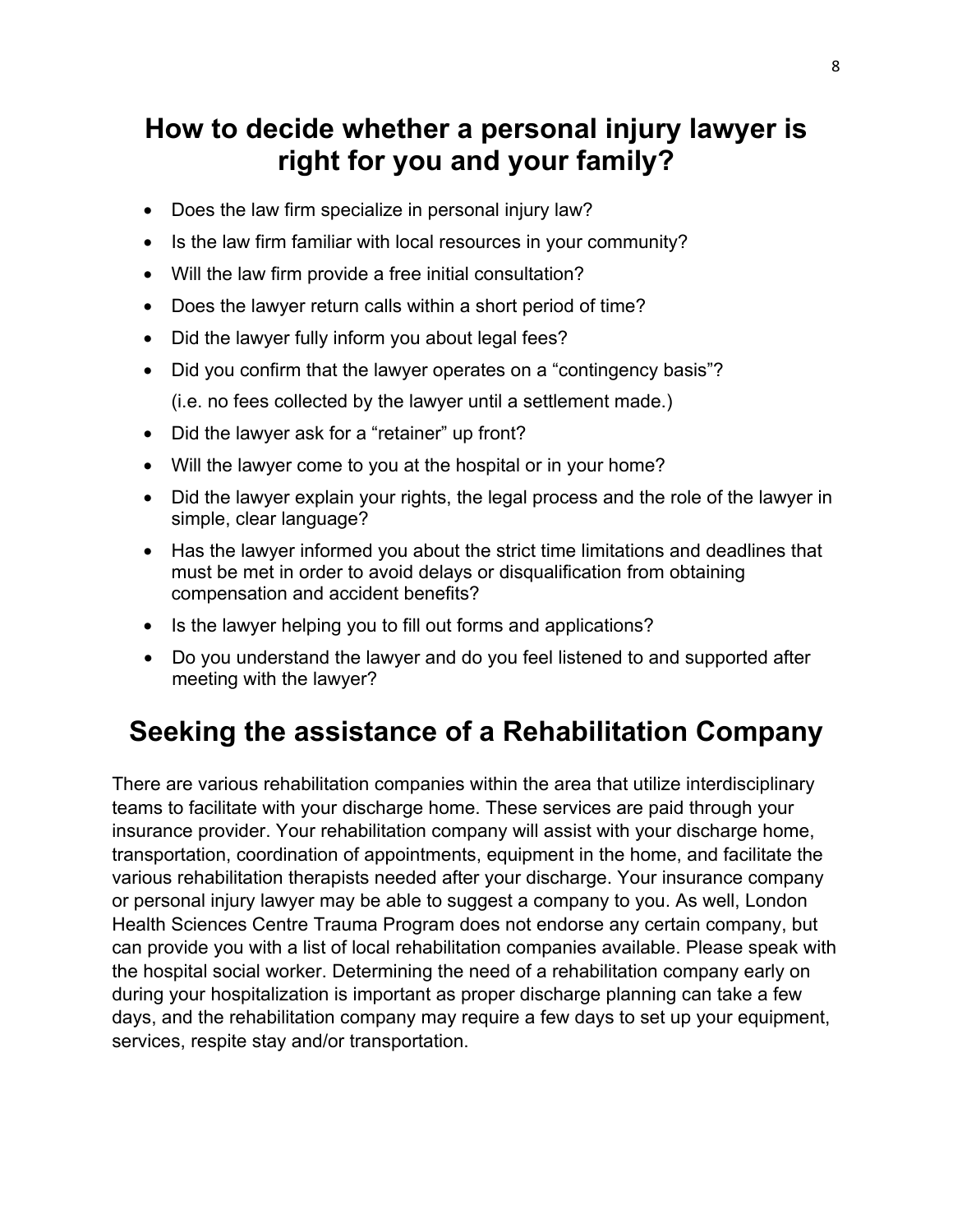## **Key Information to Remember:**

| Date of Incident                                     |  |
|------------------------------------------------------|--|
| <b>Location of Incident</b>                          |  |
| <b>Investigating Police Office</b><br>Name & Badge # |  |
| <b>Insurance Company</b>                             |  |
| Insurance Company Phone #                            |  |
| Claim #:                                             |  |
| Policy #:                                            |  |
| Adjuster's Name                                      |  |
| Adjuster's Phone #:                                  |  |
| Law Firm                                             |  |
| Lawyer's Name                                        |  |
| Lawyer's Phone #:                                    |  |
| <b>Rehab Company</b>                                 |  |
| Rehab Company Phone #:                               |  |
| <b>Other Important Names/#s</b>                      |  |
|                                                      |  |
|                                                      |  |
|                                                      |  |